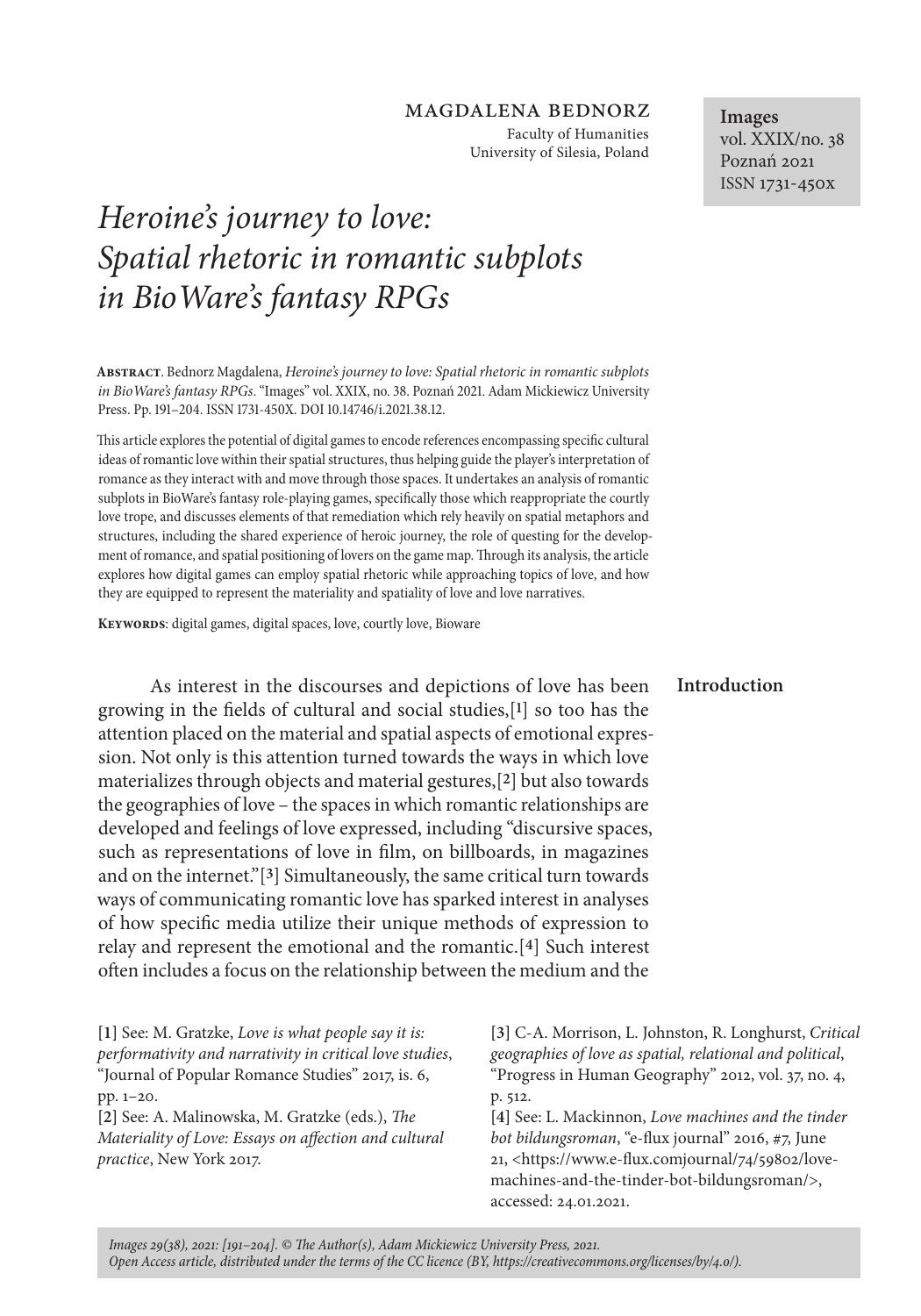romantic codes it distributes, and the rhetorical potential of specific devices to facilitate cultural ideas of romantic love.[**5**]

In accordance with these perspectives, the present article undertakes an analysis of selected examples of digital games in order to explore how they employ one of their defining qualities and means of expression, namely their spatiality, in order to craft representations of romantic relationships. The analysis focuses on three games by BioWare studio, specifically on the use of the themes associated with courtly love as they are employed within the games' female-character-oriented romances. The choice to focus the analysis on specific romantic subplots in BioWare's fantasy RPGs stems from the clear incorporation of the courtly themes within those plots, as well as from the broad and varied use of spatiality within the discussed titles. In turn, the choice to place courtly love at the heart of the analysis is motivated by the pre-existing themes of distance and travel within the popular understanding of the courtly love trope, which in turn renders its remediations to the digital medium a compelling case for investigating how such reworkings use spatial structures, rules, and facilitation of movement, along with the narrative reimagining. In doing so, the article aims to explore the potential of digital games to encode references encompassing specific cultural ideas of romantic love within their spatial structures, and, consequently, their potential to mediate and represent the spatial, material aspect of romantic expression.

# **Spatiality of digital games**

The existing body of research concerning romantic expression and love narratives in digital games has been expanding in recent years.[**6**] Accordingly to the inter- and cross-disciplinary character of the field of game studies, the scholarly takes on love and games range in focus from social aspects of play and player interactions, through emotions players develop for the games themselves, to the expressive means of representations games possess to depict love and their application in particular titles.[**7**] Among the latter approaches, the scrutinized tools of expression vary heavily[**8**]; depending on the angle of the approach, as well as the genre and design choices within the analyzed games, studies may focus more on visual representation, on semiotics, mechanics, narrative design, or the tension between different means of expression in particular games.[**9**] However, there is still

#### **[5]** Ibidem.

**[6]** See: J. Enevold, E. MacCallum-Stewart (eds.) *Game Love: Essays on play and affection*, Jefferson 2015; H. McDonald (ed.) *Digital Love: Romance and Sexuality in Video Games*, Boca Raton – London – New York 2017.

**[7]** See: J. Enevold, *Game Love – A Categorization Model*, Gaming Moms 2008, <http://gamingmoms. wordpress.com/publications/>, accessed: 24.01.2021. **[8]** See examples: S. Möring, *Simulated metaphors of*  *love: How the marriage applies metaphors to simulate a love relationship*, [in:] *Game Love: Essays on play and affection*, eds. J. Enevold, E. MacCallum-Stewart, Jefferson 2015, pp. 252–277; S.Ch. Ganzon, *Investing time for your in-game boyfriends and BFFs: Time as commodity and the simulation of emotional labor in mystic messenger*, "Games and Culture" 2019, vol. 14, is. 2, pp. 139–153.

**[9]** Even while exploring similar titles, scholar may approach them from different angles, as evidenced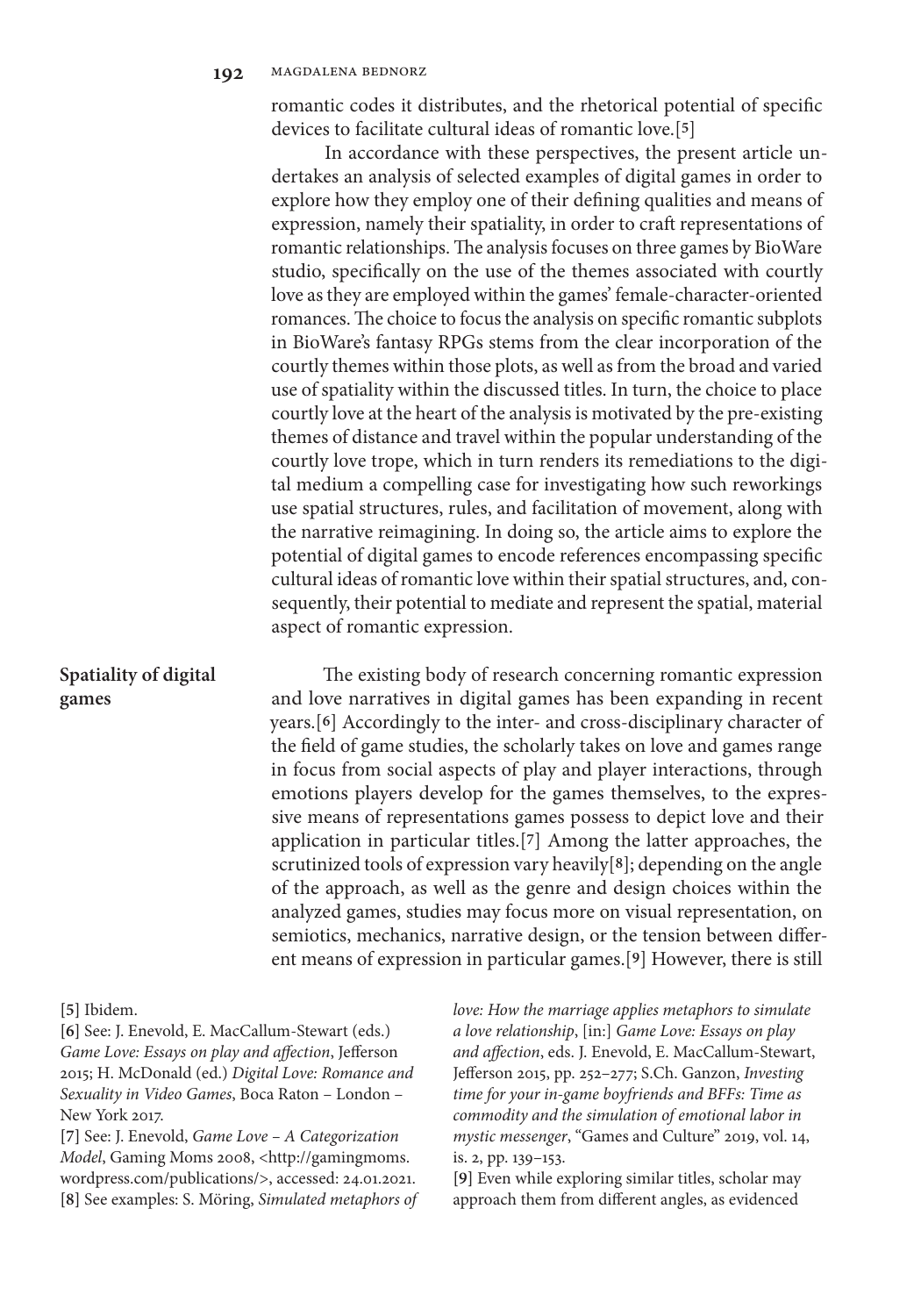very little analysis done on the spatial aspects of romantic expression in games. This article, following the approaches focusing on the means of romantic representation, but focusing mainly on the spatial aspects of the discussed romantic plotlines, aims to address that blank spot in the existing research.

The potential of game spaces to convey and communicate meaning to the players, as well as the uniqueness of the digital medium to craft meaningful experiences through spatial structures, employment of boundaries, rules guiding movement, and the visual representation of those spaces on the interface, has been a long established topic of conversation in the field of game studies. Not only is spatiality considered to be one of the defining qualities of the medium,[**10**] but it also has been established as a quality crucial in the process of generating player involvement[**11**] and allowing the stories to be unfolded during gameplay.

That unique potential is usually assigned to the ability of the digital games to evoke mental representations and realize them within the interface, while at the same time structuring the interactive experience of the represented space as the players engage with it in real-time. Linking that ability with the generation of stories, Sebastian Domsch writes, "Game spaces are spaces that we can experience through our presence within them as other spaces. And this otherness is conveyed by giving this space a story of its own, a story that the player will come to understand through experience and influence through agency."[**12**] Domsch links player agency and the interactivity of gameplay, realized as inhabiting game space, with the emergence of stories. The same sentiment seems to be expressed in a much earlier text written by Henry Jenkins on the subject of environmental storytelling[**13**]; that is, on the way games communicate stories by the arrangement of objects within spaces. Jenkins emphasizes the need to think of narrative design in games in more architectural terms, rather than through borrowing classic storytelling techniques from other media, thus assigning game spaces a role as main generators of game narratives. Clara Fernández-Vara shares that view, claiming that "spaces are one of the obvious bridges between narrative and games."[**14**] Additionally, Fernández-Vara

by two chapters of "Game Love" specifically relevant to this article, as the game series they discuss is also analyzed here – namely, Annika Waern's and Peter Kelly's. While Waern focuses more on the affective power of narrative development and role-play in *Dragon Age: Origins*, Kelly discusses structural patterning of romance in *Dragon Age 2*. (J. Enevold, E. MacCallum-Stewart, op.cit.).

**[10]** See: J. Murray, *Hamlet on the Holodeck: The future of narrative in cyberspace*, New York 1997. **[11]** See: G. Calleja, *In-Game. From immersion to incorporation*, Cambridge – London 2011, pp. 55, 73–92. **[12]** S. Domsch, *Space and narrative in computer games*, [in:] *Ludotopia*, eds. E. Aarseth, S. Günzel, New York 2019, p. 105.

**[13]** H. Jenkins, *Game design as narrative architecture*, 2004, <http://web.mit.edu/~21fms/People/henry3/ games&narrative.html>, accessed: 24.01.2021. **[14]** C. Fernández-Vara, *Game spaces speak volumes: indexical storytelling*, Proceedings of 2011 *DiGRA International Conference: Think Design Play*, 2011, p. 1, <http://www.digra.org/wp-content/uploads/digital-library/Game-Spaces-Speak-Volumes.pdf>.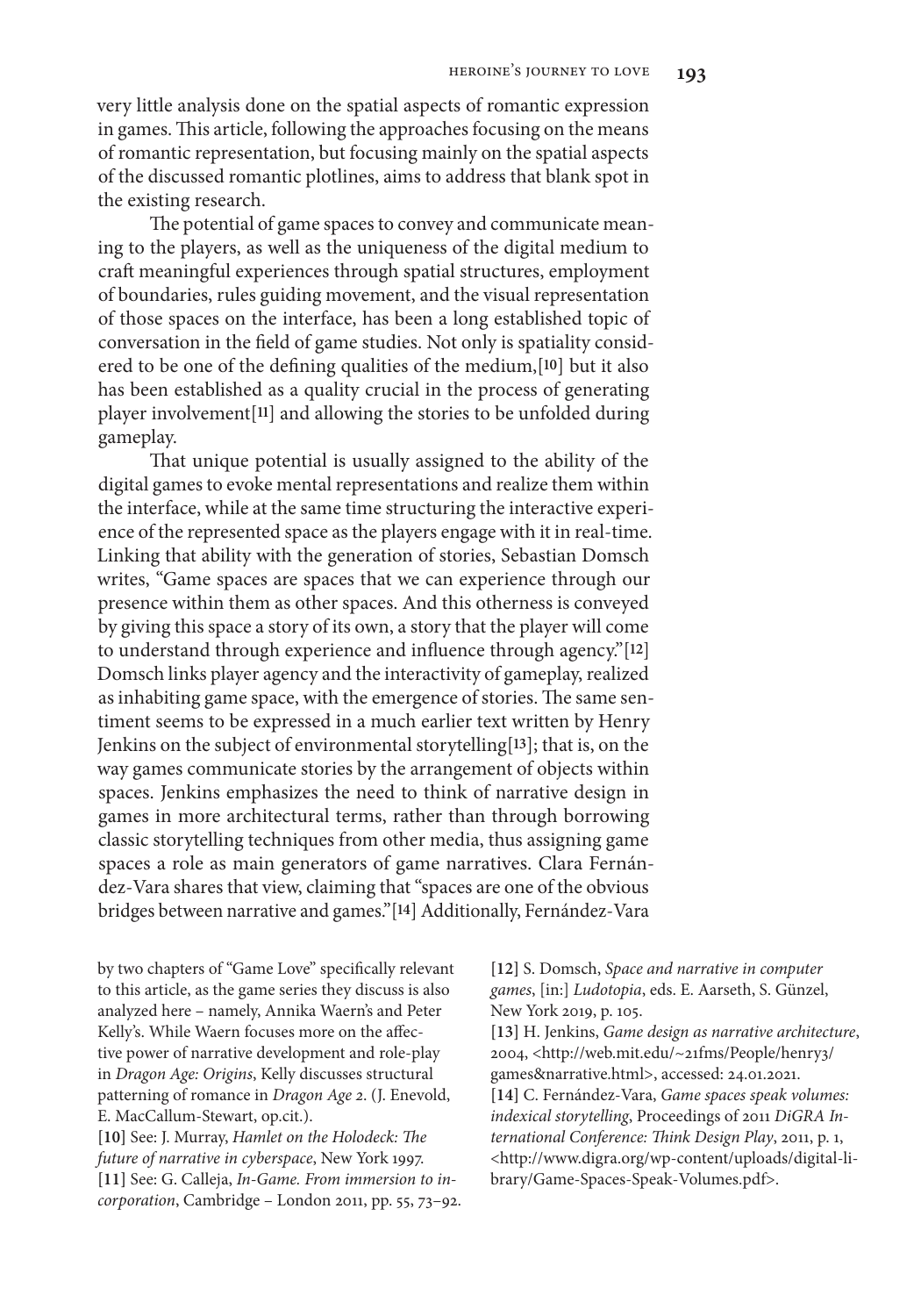extends the idea of environmental storytelling – which she calls indexical storytelling – to include not just the spatial arrangement of objects, but also the strategies by which game spaces can be navigated, since for her, it is the navigability of digital environments that distinguishes their spatial representations from other media.

Fernández-Vara's conclusion seems to be supported by Niklas Schrape as he explores the inherent ability of games to create meanings through spatial organization and movement facilitation, when he writes "[a]s simulations, games contain models. A quick glance on architecture shows that a model can be spatial – not only in the metaphorical sense of the possibility space, but as actual space of movement."[**15**] However, Schrape is less interested in the storytelling potential of the architectural models present in games, and more in the rhetorical power such potential represents, as he adds "[f]ollowing Bogost and Frasca, such spatial models necessarily have to be subjective and ideological."[**16**] Schrape argues that digital game spaces, by combining "a mimetic presentation, which guides the player's understanding and a systemic structure that constrains and channels play,"[**17**] guide both play and player interpretation; they use semantic fields, topography and constraints to guide the player's experience, thus serving as powerful tools for making persuasive statements and modelling real-life socio-cultural processes.

If we follow the proposition that game spaces, in their formal and mimetic elements, can model processes and situations for the player to relate their real-world experiences to, and can motivate certain understandings of those processes, we can apply a similar pattern in reasoning to those models which thematize processes involving emotions and affects, especially models that engage in spatial metaphors. In other words, even though Schrape illustrates his argument through the use of spatial game structures to represent geopolitical conflicts, that same reasoning can be extended to the employment of spatial means of expression in the depictions of romantic love, a notion which I will try to explore in the following analysis.

# **Spatiality of (courtly) love in BioWare's fantasy RPGs**

One of the most recognizable examples of employing themes concerning spaces and movement within love narratives can be traced to the courtly love tradition. Courtly love is understood here as a set of references and tropes, loosely based on the chivalric tradition of middle-ages and filtered through both romantic and modern interpretations as they circulate in popular culture, rather than a medieval genre of poetry. Not only is this type of courtly love heavily associated with both chivalric romance and adventure stories, engaging with the

**[15]** N. Schrape, *The rhetoric of game space: Lotman's spatial semantics as a method for analysing videogames*, [in:] *Ludotopia*, eds. E. Aarseth, S. Günzel, New York 2019, p. 249.

**[16]** Ibidem, p. 249. **[17]** Ibidem, p. 245.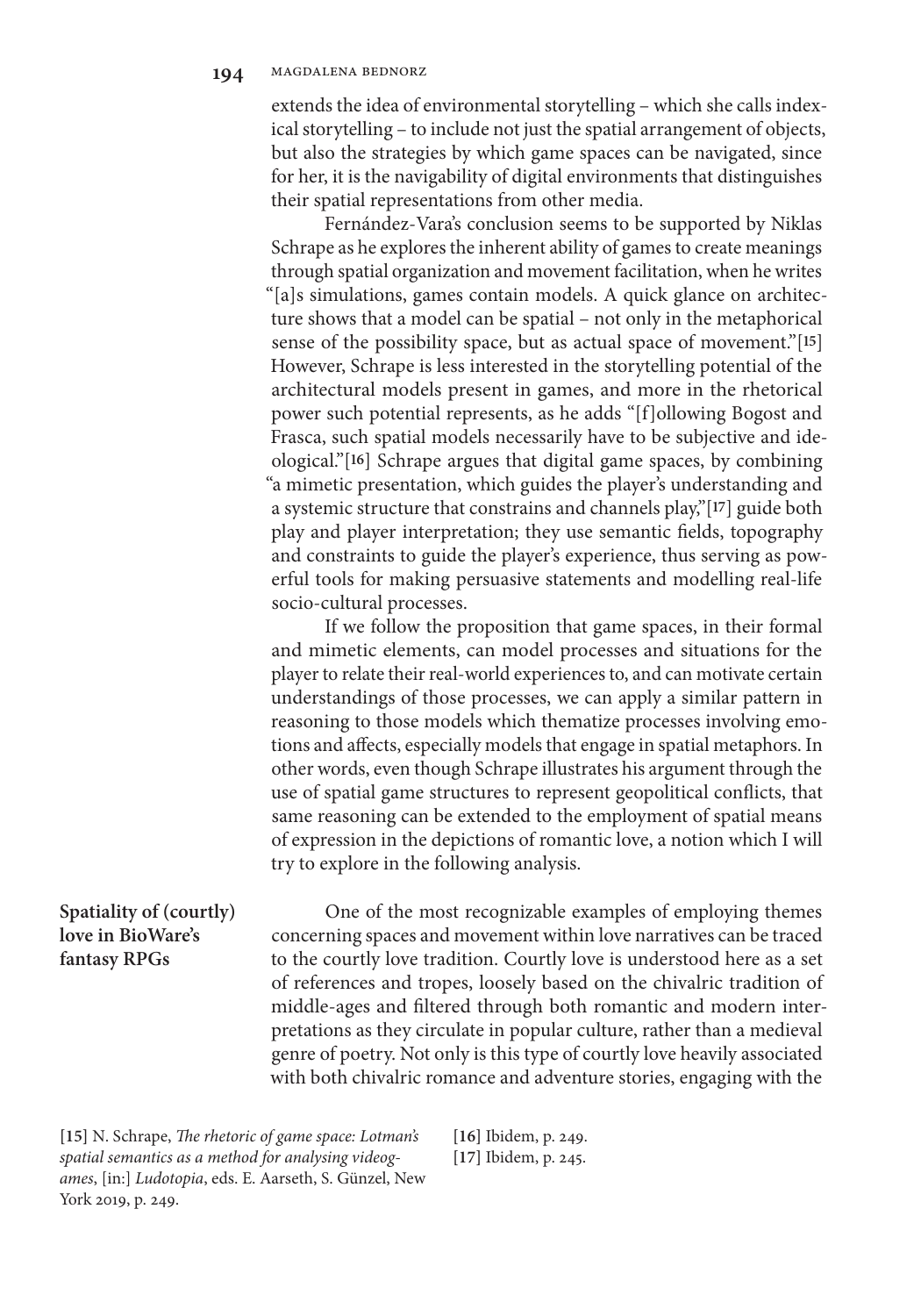themes of travel, quest, separation or rescue,[**18**] but it also serves as one of the most popular, often idealized, themes in cultural depictions of romantic love, making it a compelling case to analyze while discussing the role of spatiality within romantic narratives.

Simultaneously, the popularity of the trope allows for a detailed investigation of contemporary reimagining and remediation of courtly love narratives in various media, including digital games. This popularity can be directly traced to the larger scope of medievalizations – reworkings of how we imagine Middle Ages and the cultural traditions of that time – circulating in popular culture, with a particularly strong presence in the fantasy genre.[**19**] On the one hand, such invocations of medieval traditions draw inspiration from very recognizable, culturally-established references to and associations with the Middle Ages; on the other, they rework them freely to adjust to the modern understanding, which often results in medievalisms serving as tools to make persuasive claims about the socio-cultural processes of the present, and the texts of the culture that employ them – a representation of the contemporary understanding of how those processes work.[**20**]

As one of the most discernable medievalisms, the trope of courtly love has a strong presence in contemporary culture, including fantasy books and movies, which employ themes of adventure, quest, sacrifice, transformation through love, proving oneself to deserve the love of the lady,[**21**] and a set of characters consisting of the young, brave knight and the patient, often unattainable, noble lady.[**22**] Those themes can also be traced to a number of renderings in digital games, and among those, are also present in the subplots of fantasy games produced by BioWare, a Canadian studio specializing in role-playing games, which are known to often include in-game romances. As Bioware's romances rely on both narrative and formal gameplay elements to craft the intended imaginings of love, its games prove a compelling material to study the interactions between various medium-specific means of expression as they communicate meanings concerning romantic relationships. Among those means of expression is spatiality, understood both in terms of the game world and spatial structures, which allows for examining the links between the romantic and the spatial – the links which should allow for illustrating how spatial elements can contribute to the process of communication and depiction of love in games, and which the following analysis will therefore focus on.

One of the oldest and clearest examples of the use of courtly love trope within BioWare's romance subplots can be found in *Baldur's Gate II: Shadows of Amn*. Set in Forgotten Realms – a classic fantasy

| Man": Courtly values revived in modern film, [in:] The |
|--------------------------------------------------------|
| Legacy of Courtly Literature, eds. D. Nelson-Campbell, |
| R. Cholakian, London 2017, pp. 77-88.                  |
| [22] J. Goodman Wollock, Courtly love, [in:] The       |
| Encyclopedia of Medieval Literature in Britain, eds.   |
| S. Echard, R. Rouse, New York 2017, pp. 2-4.           |
|                                                        |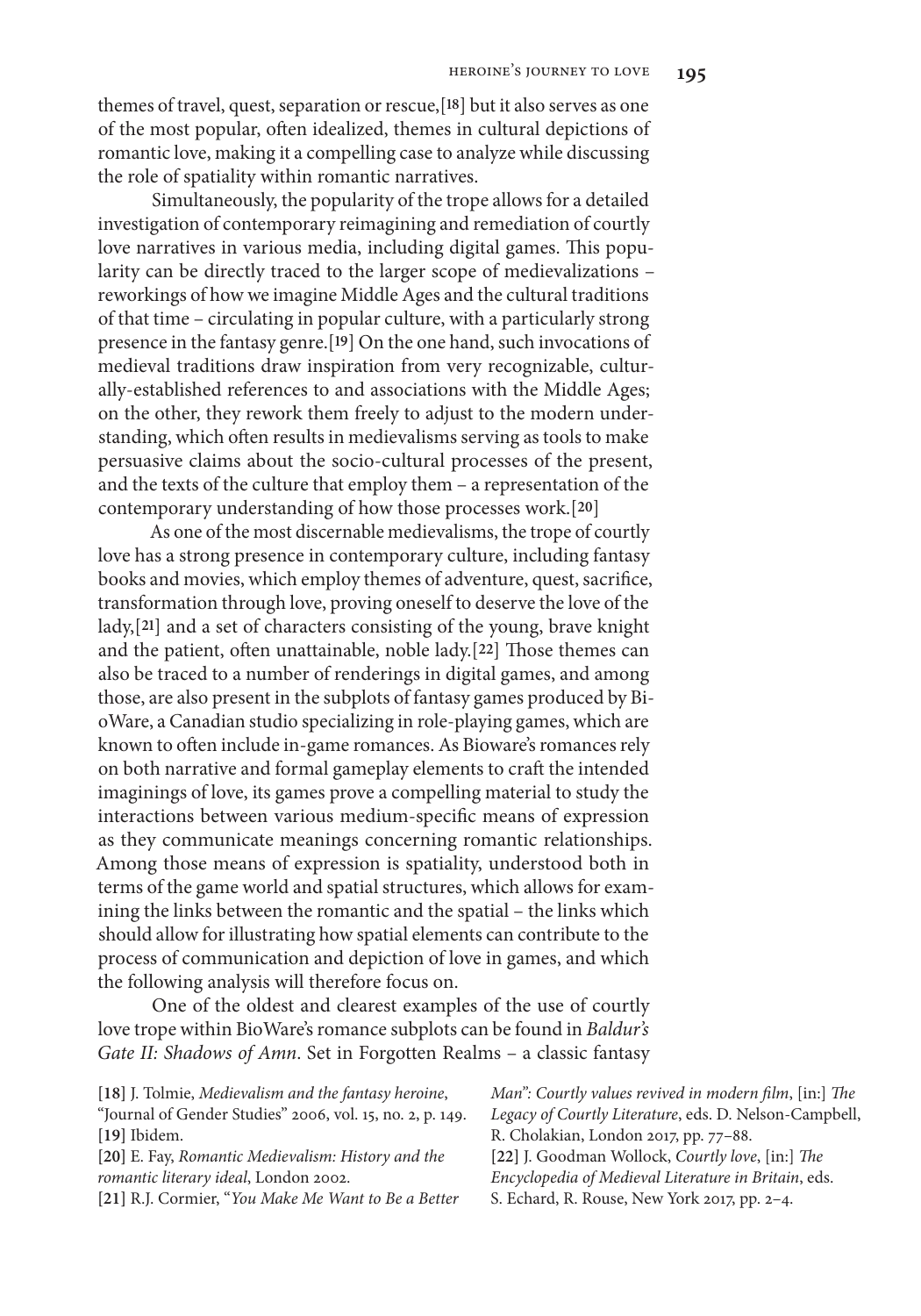campaign setting – and adhering to the genre conventions of high fantasy, the game constitutes a second installment of the series following the adventures of the Child of Bhaal. The main plot of the story concerns encounters between the protagonist and Jon Irenicus, a power-hungry mage intent on testing and harnessing the Child of Bhaal's power for his own use. In order to resolve the conflict, the protagonist needs to overcome a series of challenges, usually in the form of quest-adventures. During the course of the game, they ally themselves with several possible companions who help them in their travels. Several of those companions are romanceable; there is an option to pursue a romantic relationship with them. Most of those characters have preferences; the possibility to flirt with them is dependent on the player character's race and gender. Consequently, three out of four romance options are reserved for male characters, while only one of the companions is romanceable by a female player character ("PC").

Anomen, a young warrior/cleric and a knight-to-be, invokes references to the trope of courtly love, and chivalric romances in general, from the very moment the PC meets him. Not only is he on a mission to prove himself to the Order of the Radiant Heart – an order of lawful, noble warriors – but he also immediately starts using "my lady" to address the female PC, asking her about the purity of her intentions and boasting about his intent to prove himself by ridding the world of evil. This introductory dialogue and speech-pattern positions him very clearly as the archetypical knight in a courtly romance, and the protagonist must serve as his ideal virtuous lady if she is to stand any chance at winning his heart.

Importantly, Anomen very quickly introduces the theme of travelling as an important figure within the romance as well. The main body of the romance happens through conversations between Anomen and the female PC. He initiates the very first of these love talks with the following question: "I prithee, my lady […] it fills me with no small amount of wonder that you have not asked me of my journeys ere we met? We have traveled a short while, and yet we know next to nothing of each other."[**23**] This way of beginning the romance not only strengthens the association of Anomen and the female PC with the main characters of a heroic chivalric quest, but also sets expectations of the importance of their further journey together: the spatial journey through the game landscape becomes equated with the characters' emotional journey of getting to know each other. That sentiment, in turn, is mirrored by the procedural layer of the romance. As mentioned before, the main body of the romance happens through love talks; those love talks are triggered in regular intervals counted against the real-time spent in the game. Therefore, in order to keep the love talks happening and advance the romance between Anomen and the PC, the player needs

**[23]** BioWare, *Baldur's Gate II: Shadows of Amn*, Black Isle Studios 2000.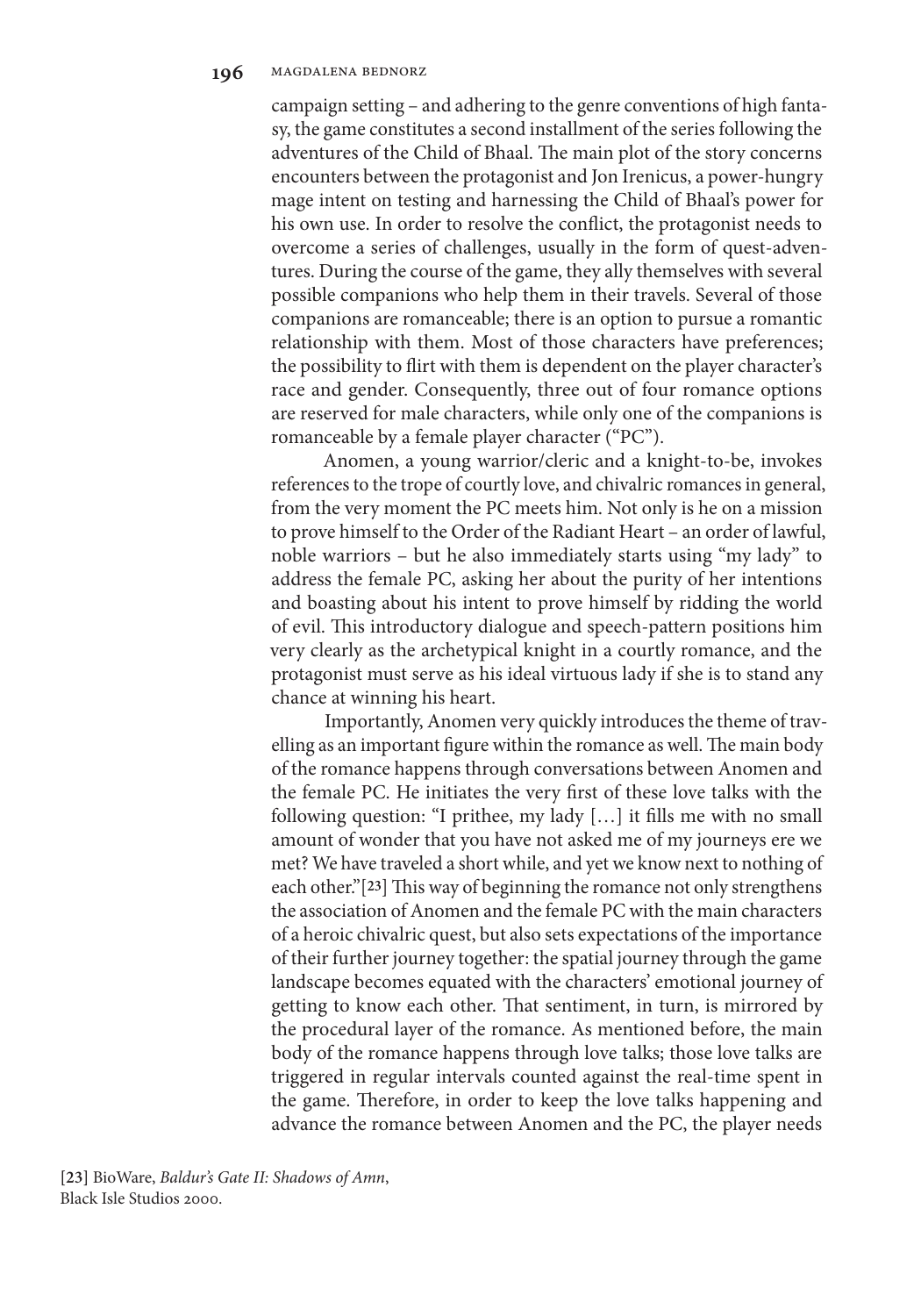to keep Anomen in the party as the PC's companion throughout their journeys. Moreover, some of those conversations require that additional conditions be met: for example, specific maps need to be entered, or others need to be left (e.g., being in a combat-oriented dungeon map will prevent most love talks from happening), which strengthens the space-reliant undercurrent of the entire romance. Such spatial distribution of love talk triggers throughout the game world, along with the passage of real-time as a core factor in the romance, further strengthens the impression of the romantic relationship as a slow, processual ordeal that must be tested against a variety of different circumstances and environments to fully develop.

In other words, by crafting a spatial undercurrent through both formal and narrative layers of the game, Anomen's romance evokes the sense of a romantic relationship as a gradual process of growing together and learning about each other by encountering new places and crossing subsequent thresholds, as the development of the romance mirrors the spatial progress within the game and the overall progress within the larger journey of the main plot arc. In doing so, the romantic arc very clearly references a common cultural metaphor of love, namely that of love as a journey, in which the literal distance the parties in the relationship travel is analogous to the emotional one.[**24**] By employing formal, medium-specific means of expression to communicate this sentiment, along with the overall narrative setup of the game, Anomen's romance explores the potential of digital spatial structures to reference cultural ideas of love, and in doing so, strengthens the metaphor by doubling down on the rhetorical tools through which it is communicated.

A similar process can be traced to another BioWare fantasy game which employs courtly love references within one of its main romances. Set in the dark fantasy world of Thedas, *Dragon Age: Origins* presents the story of the Grey Wardens, an order of legendary warriors tasked with fighting creatures called the Darkspawn. The PC is recruited to join this order early in the game, and soon thereafter, a battle against the monsters wipes out most of their fellow Wardens. In the aftermath, the PC is tasked with gathering allies to stop the upcoming Darkspawn invasion. The only other Grey Warden to survive the massacre, Alistair, joins them in the task.

Alistair, even though slightly more experienced as a Warden than the PC, is still a rather fresh addition to the order. This inexperience, coupled with his prior knight-templar training, matches him to the trope of a young, noble knight on his way to prove himself. Moreover, like Anomen, Alistair can only be romanced by a female PC, unlike three remaining romanceable characters, which can be pursued either solely by a male character, or by both genders. While pursuing Alistair's

**[24]** See: G. Lakoff, M. Johnson, *Metaphors We Live By*, Chicago 1980, pp. 44–45.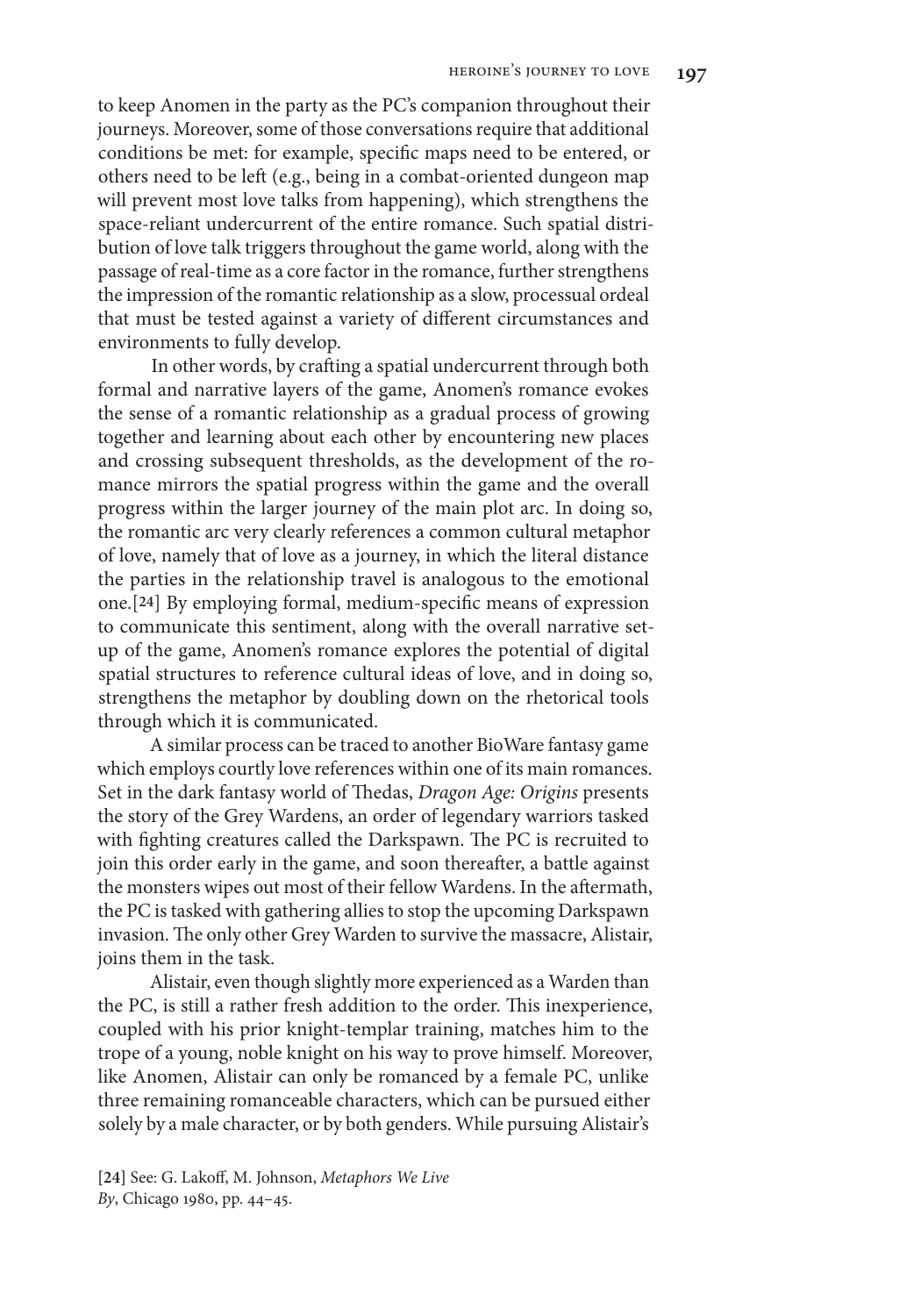romance, the aesthetic trappings of the courtly love are easily noticeable: not only does he fit the knightly archetype, both in terms of his backstory and the warrior class that determines his gameplay abilities, but he also attempts to approach the female PC with a show of courtly manners, even going as far as presenting her with a rose as a token of his affection. However, while Anomen's romance serves as an additional subplot to the overarching story of *Shadows of Amn*, and, much like other companions from that game, Anomen does not necessarily play a major part in the main events outside of his role as a companion, the same cannot be said about Alistair. Not only is he the only other surviving Warden, which places him near the center of the main heroic story arc, but he is also eventually revealed as an important factor in the game's political intrigue. His role in crucial narrative moments of the game renders him not only influential as a character within the story, but also as a quest-giver, in his frequent inspiration of possible directions the PC can take.

The quests instigated by Alistair vary in scope throughout the game. For example, Alistair initiates a quest concerning one of the major arcs in the main story, by pointing the PC toward his childhood home of Redcliffe Village as a potential location to search for influential allies in their fight; visiting Redcliffe reveals major problems the village is facing and leads to multiple further gameplay arcs. In contrast, Alistair's personal quest involves simply accompanying him to visit and confront his half-sister, in order to find some answers about his past and his family. Importantly, both those quests share significant personal elements, crucial for Alistair's character development. While visiting Redcliffe, Alistair confides in the PC and shares elements of his backstory, revealing he is a bastard son of the late king and therefore a crucial part of the ongoing political situation; the revelation itself becomes a first step on his personal journey of dealing with his past. Similarly, while visiting his sister, Alistair undergoes a character-defining moment, which may result in him becoming either more selfish and more confident or more reliant on others, depending on what the PC says to him.

Of course, all these quests – and Alistair's involvement in them – are part of the game, even without pursuing a romance. However, the PC's potential romantic relationship with Alistair is highly influenced by how the quests play out. First, the very possibility of Alistair becoming a love interest is determined by his approval rating. As the majority of the approval points are triggered by the decisions made within the game, it is advisable to keep Alistair as an active companion in the party. Second, travelling to specific places unlocks pieces of information and reactions, as described above, which not only adds to the content of the romance, but also determines the direction in which it may resolve, as in the case with his character change, which influences whether Alistair and the PC stay together at the end of the game. Romance, then, becomes inherently linked to Alistair's quests, both in terms of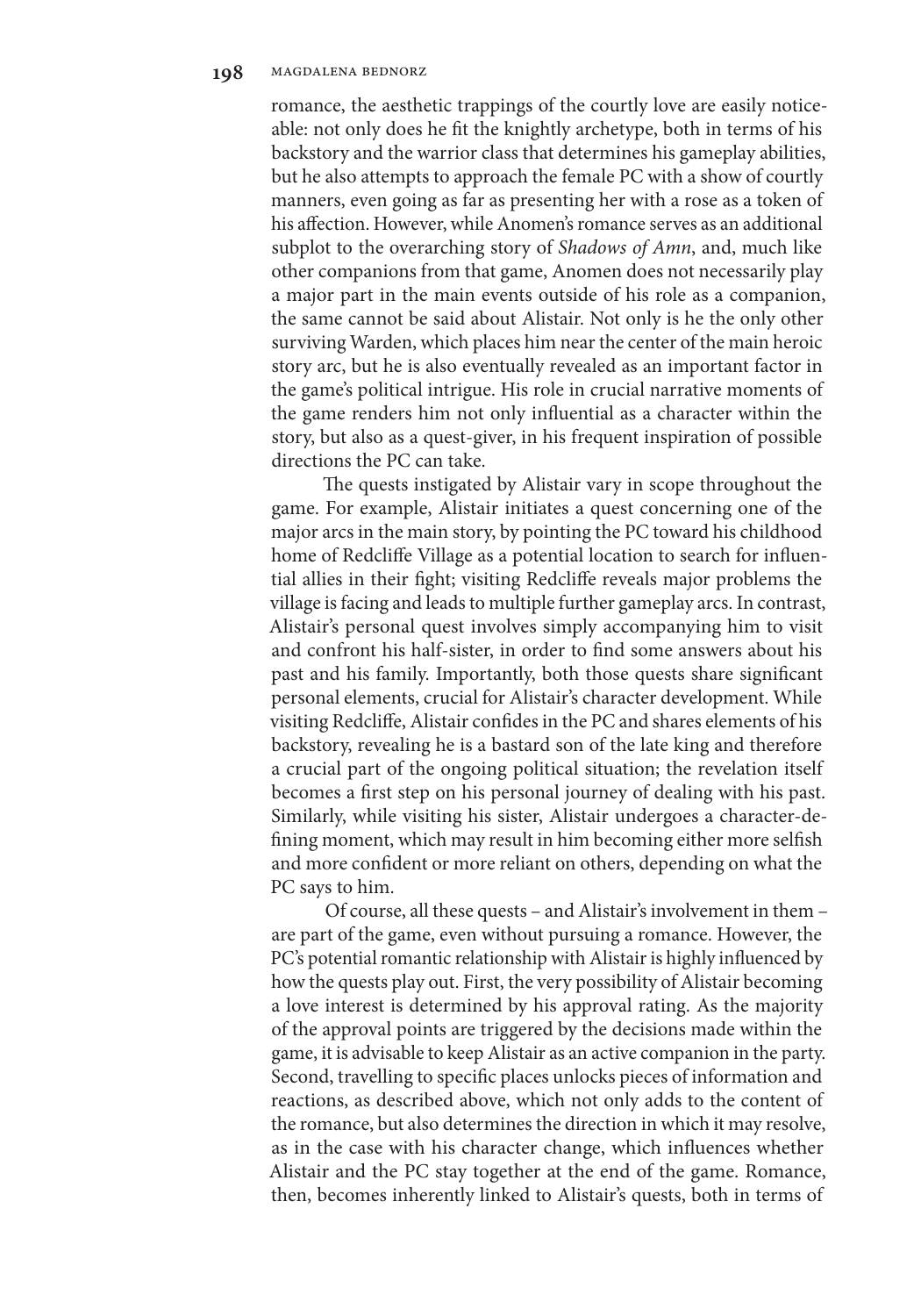their narrative content and spatial progression: progress within the game space mirrors the progress of the relationship between the lovers, while the outcomes of decisions made during the journey are measured against Alistair's approval score.

The link between questing and romantic endeavors has been long established in the courtly and chivalric tradition. In the broadest understanding of the quest as a narrative structure, as described by Joseph Campbell in his study on the monomyth, it concerns the story of a hero who ventures forth into a world different from their own, often supernatural in nature, to face the challenges this new region presents, prove themselves and gain a reward.[**25**] Within the chivalric and courtly tradition, however, such challenges are often faced as a service of love, a way to establish a lover's worth and thereby gain the affection of the lady.[**26**] It is no surprise, then, that a similar structure has been applied within the romances of games, especially those that already draw heavily on the courtly tradition. What distinguishes the romantic quests in the digital games discussed is their employment of medium-specific means of expression; namely, the incorporation of the quest logic within the formal, rule-oriented layer of the game. Again, the link between the monomythical tradition and game structures employing quests is not a new idea. While discussing the role of quests as units of game activity, game scholars stress the influences of the long tradition of quest narratives, as well as the analogies between the themes of those narratives and the tasks the player is asked to enact within the game-quests, including overcoming challenges in order to reach a specific goal[**27**] and traversing the game-space in order to do so.[**28**] Significantly, such approaches stress that in digital games, quests work as both narrative structures and mechanics-based activities, thus combining the issues the hero is facing with the challenge the gameplay presents to the audience. The same logic, applied to subplots concerning love, inherently links the effort of gameplay with the themes communicated through the narrative; namely, with establishing a romantic relationship.

Consequently, the use of quests in *Dragon Age: Origins* as a means to enact and measure the progress of a romantic subplot leads to the association of romance with a challenge, in which the PC has to prove herself against Alistair's approval score by providing him emotional support and by travelling to places he points to as the settings of his personal questline. Simultaneously, as is the tradition of quests, the reward for these challenges is an important part of the experience, which renders winning Alistair's heart an expected prize, as in the case of

| [25] J. Campbell, <i>The Hero with a Thousand Faces</i> , | [27] J. Howard, Quests: Design, theory, and history in |
|-----------------------------------------------------------|--------------------------------------------------------|
| New York 1949.                                            | games and narratives, Natick 2008.                     |
| [26] R. Boase, The Origin and Meaning of Court-           | [28] E. Aarseth, Quest games as post-narrative         |
| ly Love: A critical study of european scholarship,        | discourse, [in:] Narrative Across Media: The languag-  |
| Manchester 1977; B. Tuchman, A Distant Mirror: The        | es of storytelling, ed. M.-L. Ryan, Lincoln 2004, pp.  |
| calamitous 14th century, New York 1978.                   | $361 - 376.$                                           |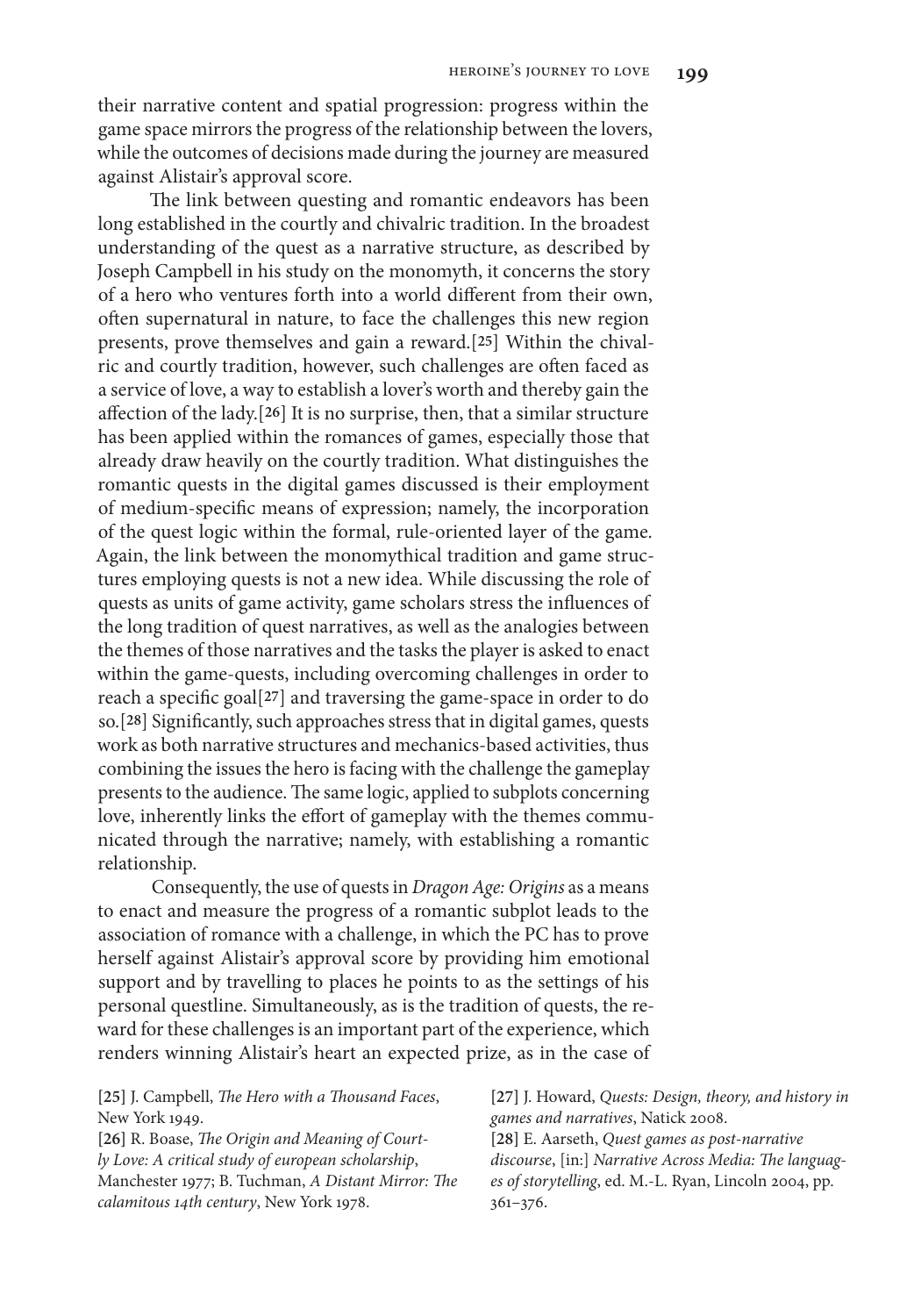gaining insight into his character, shaping him into the man the PC wants him to be, or simply triggering love scenes and finally receiving a love confession. Thus, by linking the challenging nature of questing and travel with the romantic context, by associating the need to prove oneself with the possibility of building up romantic interest, Alistair's romance encodes love as a set of challenges to overcome in order to gain the object of affection, crafting the image of romantic love as something that requires constant effort. That effort in *Dragon Age: Origins* is calculated against spatial progression and gameplay progression, as well as the progression of the plot. Not only does the game require the PC to travel with Alistair and gradually gain his approval (as the possibilities to do so are scattered throughout the game world), but it also associates the basic unit of game activity (i.e., the quest) with both romantic progression and the motif of travel. In doing so, the game intertwines its various means of expression – the spatial structures and metaphors, the narrative, the rules – and, by employing them within romantic context, channels the effort they generate within gameplay towards the understanding of love not just as a reward, but as a quest in its own right.

*Dragon Age: Inquisition* similarly employs the courtly love trope to present the analogy between love and effort, albeit through vastly different means. Set in the same fictional world as *Dragon Age: Origins*, *Inquisition* is the third installment in the *Dragon Age* series. The player takes on the PC role of the Inquisitor, leader of the eponymous, semi-religious, semi-military organization, both during their rise to power and on a mission to close a dangerous interdimensional rift and fight the monster responsible for opening it. The overall construction of the plot, as well as the division thereof into smaller quest-adventures, is consistent with that of its predecessor. Similarly, too, *Inquisition* introduces a plethora of companions who assist the PC during their adventures, and the game offers a variety of romance options for both genders. However, unlike the games discussed above, *Inquisition* broadens the scope of those options to characters who cannot assist the protagonist directly by joining their party. One of these is Cullen, the PC's military advisor.

Cullen, unlike Anomen and Alistair, is an established character throughout the series by the time he is given a romantic arc, which renders him more experienced than the archetypical young knight. However, he still fits within the same set of courtly references. He certainly evokes the trope of a knight, as he is a retired Templar and the current head of the Inquisition's military forces; he is only romanceable by a female PC, whom he addresses as "Lady"; and he undergoes a personal arc of self-doubt, redemption, and self-actualization. The main difference that sets Cullen apart is his role as the advisor to the PC: as a non-companion character, Cullen spends nearly the entirety of the game outside of the PC's party, in the main base of Inquisition's operations. This placement renders Cullen stationary, only able to be talked to during important narrative events or by encountering him on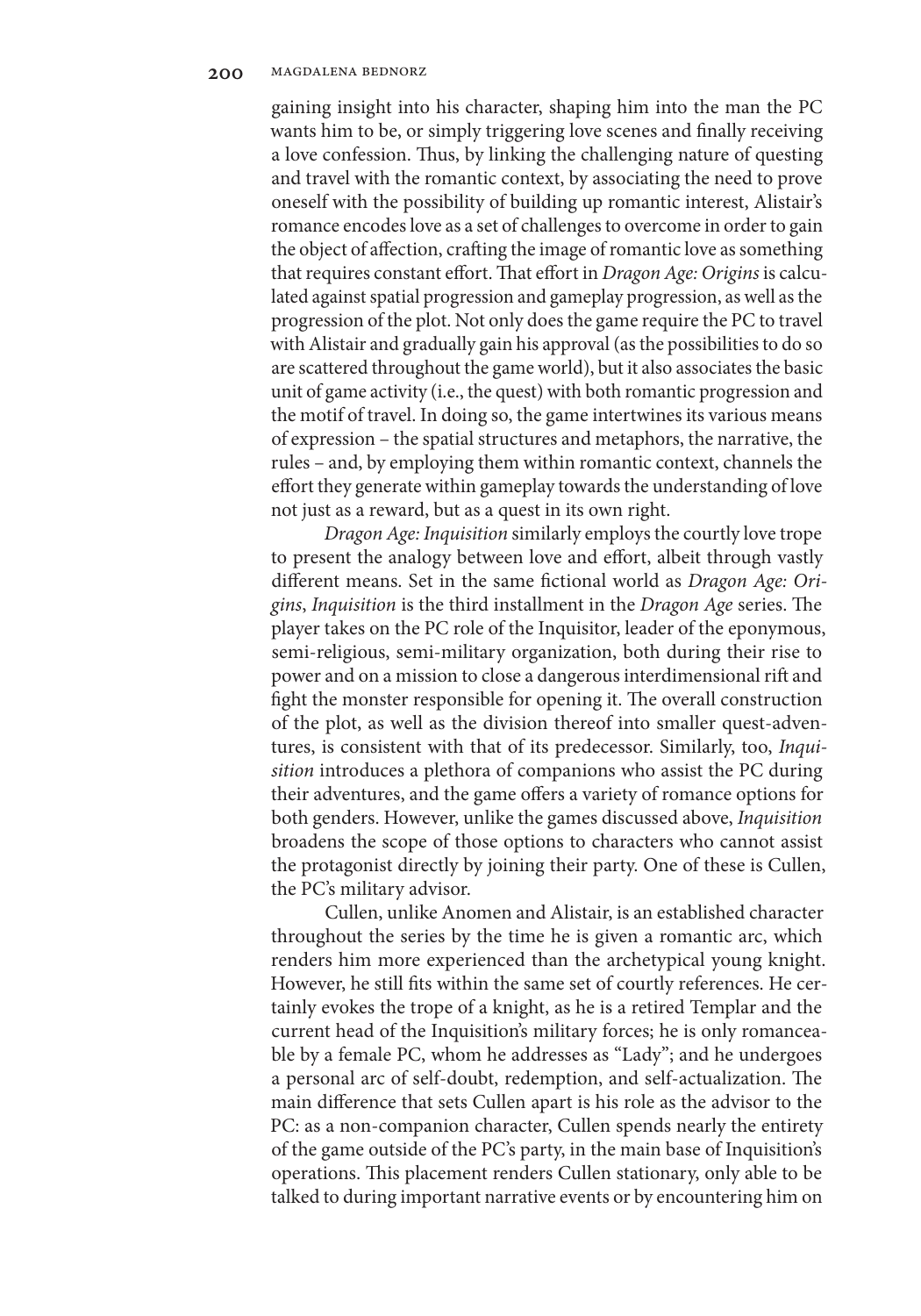the main fortress' map. Thus, in order to trigger his personal conversations, select romantic dialogue options, and fulfill his personal quests, the PC has to actively seek him out whenever she visits. Moreover as Cullen usually occupies a rather desolate and remote place within the main fortress, she needs to go out of her way to do so. As such, by forcing the PC to navigate the environment, his placement by itself works as a device to generate effort on the part of both the PC and the player, creating what Gordon Calleja calls "meaningful exertion of agency."[**29**] This term refers to the instance of player's influence over what happens within the game environment; an influence, which in this particular case is linked to spatial navigation, one of the aspects of player involvement in Calleja's model,[**30**] and which in Cullen's romance results in a direct analogy between the emotional and kinetic effort. This analogy is stressed even more by the context of a reward at the end of the exercise in kinetic effort: namely, when the PC finally reaches Cullen, the dialogue choices required for the romance to continue often require some semblance of consolation or advice. These dialogue requirements further explore the theme of emotional work in a romantic relationship while mirroring the effort inspired by the game's spatial organization.

Notably, this divide between the active PC, who is able to move through the game environment, and the stationary, reactive Cullen subverts the usual gender roles assigned within the courtly love trope, placing Cullen in the position usually occupied by the unapproachable, unattainable lady who inspires masculine longing and only shows her affection to her lover after he proves himself and his worth.[**31**] The consequence of this subversion are twofold. On the one hand, due to the agency shift – in which even the possibility to traverse the game space is instrumental – the female PC occupies a seemingly more empowered role than that of a stationary love interest. On the other hand, much like in the case of Alistair's personal quests, that agency comes with the responsibility of initiating and continuing the romantic relationship. The personal quests of all the discussed characters require the female PC to exercise support, ground the lovers in their convictions, advise them, and help them overcome their weaknesses. Taken in this context, the aforementioned responsibility also assigns the female PC the duty of emotionally managing the relationship, drawing references to the general cultural tendency in which, while dealing with monomythic enactments, the quest of a heroine's journey tests her intuition and insight, while the parallel hero undergoes a test of logic and order.[**32**] Within Cullen's romance, this same set of cultural associations is employed through the use of structural spatial elements which facilitate

**[29]** G. Calleja, op.cit., p. 55. **[30]** Ibidem, pp. 73–92. **[31]** R. Boase, op.cit., p. 83; J. Goodman Wollock, op.cit.

**[32]** See: V.E. Frankel, *From Girl to Goddess: The heroine's journey through myth and legend*, Jefferson 2010.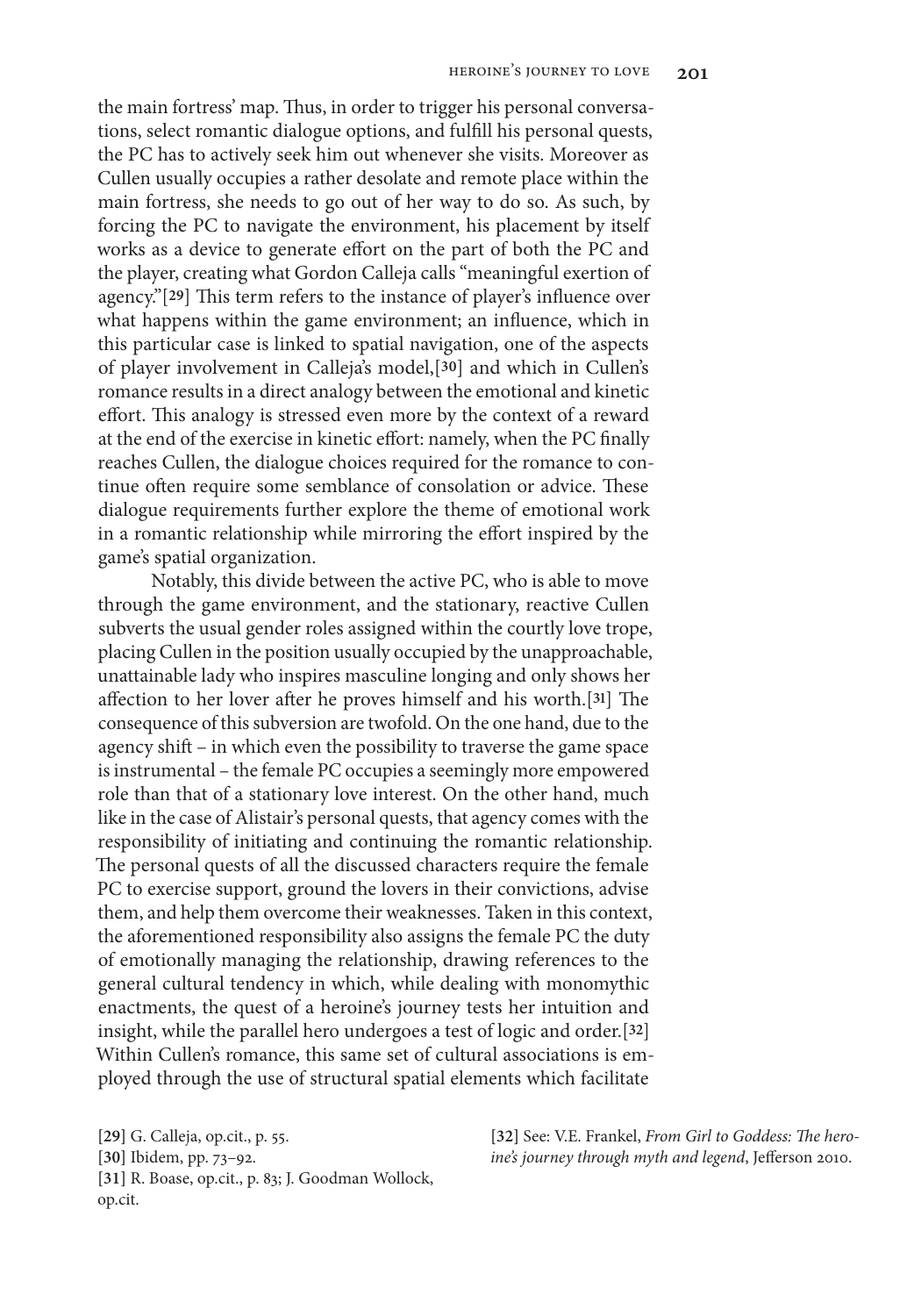agency, only then to recontextualize it as an emotional responsibility to test insight and support. It serves as an illustration of how, while the spatial structures and the facilitation of movement are equipped to inspire engaging, emotional responses in the players, the specific narrative context in which they are played out motivates particular understandings of romantic relationships, and of how the tension between the formal and mimetic layers of game's spatiality can serve as a tool to make persuasive claims about emotional processes such as love.

#### **Conclusions**

The examples discussed above show how digital game spaces can function as rhetorical tools for eliciting emotional responses in their audiences, as well as encoding specific cultural ideas associated with romantic love. The range of cultural codes they evoke includes the metaphorization of a romantic relationship as a shared, challenging experience of journeying and crossing subsequent thresholds together; the idea of love as a process which requires effort of going out of one's way to pursue it; and the association of a reward for that effort with the establishment of a relationship. This list is not exhaustive, and further links between the game spaces and depictions of romantic love could be explored, especially by extending the subject of the analysis to more titles and other game genres. Similarly, the subject of this article constitutes a narrow case study of a Western cultural theme as applied to one specific type of games, and as such, it does not allow for answering all the concerns the topic of culturally-rendered intersections between the spatial and the romantic can pose, and further research on the topic would be of great value. However, even in its constrained scope, the analysis conducted above may serve as an illustration of the potential of games' spatial aspects to help guide the player's understanding of specific interpretations of love and romance – through spatial organization, structuring movement, generating effort, enforcing boundaries, and the placement of characters or narrative triggers on the game map, as well as through the specifics of the game world, spatial and narrative elements, metaphors, and cultural references. Of course, those spatial means of expression are heavily reliant on the context in which they are placed and played out, so on the narrative, rules, and mechanics of the depicted romance. Only the mutual interactions between these aspects help craft specific models of romantic relationships, drawing from the sets of associations already existing within cultural circulation and discourses of love, to be played out by the audience interacting with games and game spaces while exploring romance subplots. In doing so, games place themselves within the larger body of romantic fiction, as they both use and redistribute the codes of romantic love. In turn, by linking the romantic with formal, medium-specific methods, not only do they demonstrate the rhetorical power of game structures and game spaces to communicate emotional meanings, but they also emphasize how uniquely the digital medium is equipped to explore the role of the material and the spatial in the discourses and narratives of love.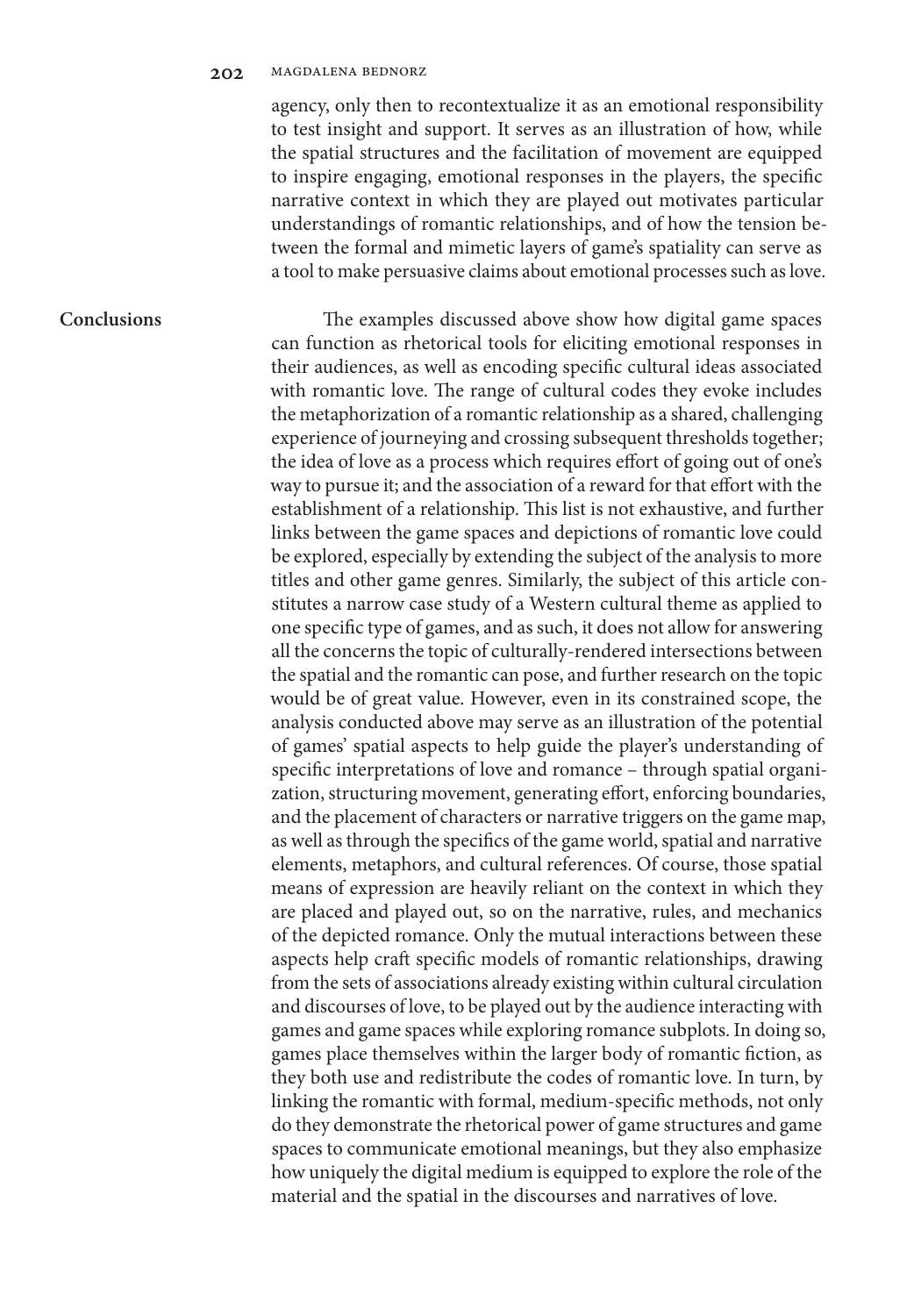- Aarseth E., *Quest games as post-narrative discourse*, [in:] *Narrative Across Media: The languages of storytelling*, ed. M.-L. Ryan, Lincoln 2004, pp. 361–376
- BioWare, *Dragon Age: Origins*, Electronic Arts 2009
- BioWare, *Dragon Age Inquisition*, Electronic Arts 2014
- BioWare, *Baldur's Gate II: Shadows of Amn*, Black Isle Studios 2000
- Boase R., *The Origin and Meaning of Courtly Love: A critical study of European scholarship*, Manchester 1977
- Calleja G., *In-Game. From immersion to incorporation*, Cambridge London 2011 Campbell J., *The Hero with a Thousand Faces*, New York 1949
- Cormier R.J., "*You Make Me Want to Be a Better Man": Courtly values revived in modern film*, [in:] *The Legacy of Courtly Literature*, eds. D. Nelson-Campbell, R. Cholakian, London 2017, pp. 77–88. DOI 10.1007/978-3-319-60729-0\_5
- Domsch S., *Space and narrative in computer games*, [in:] *Ludotopia*, eds. E. Aarseth, S. Günzel, New York 2019, pp. 103–123. DOI 10.14361/9783839447307- 006
- Enevold J., *Game Love A Categorization Model*, Gaming Moms 2008, <http:// gamingmoms.wordpress.com/publications/>
- Enevold J., MacCallum-Stewart E. (eds.), *Game Love: Essays on play and affection*, Jefferson 2015
- Fay E., *Romantic Medievalism: History and the romantic literary ideal*, London 2002
- Fernández-Vara C., *Game spaces speak volumes: indexical storytelling*, [in:] Proceedings of 2011 *DiGRA International Conference: Think Design Play*, 2011. <http://www.digra.org/wp-content/uploads/digital-library/Game-Spaces- -Speak-Volumes.pdf>
- Frankel V.E., *From Girl to Goddess: The heroine's journey through myth and legend*, Jefferson 2010
- Ganzon S.Ch., *Investing time for your in-game boyfriends and BFFs: Time as commodity and the simulation of emotional labor in mystic messenger*, "Games and Culture" 2019, vol. 14, is. 2, pp. 139–153
- Goodman Wollock J., *Courtly love*, [in:] *The Encyclopedia of Medieval Literature in Britain*, eds. S. Echard, R. Rouse, New York 2017. DOI: 10.1002/9781118396957. wbemlb245
- Gratzke M., *Love is what people say it is: performativity and narrativity in critical love studies*, "Journal of Popular Romance Studies" 2017, is. 6, pp. 1-20
- Howard J., *Quests: Design, theory, and history in games and narrative*s, Natick 2008
- Jenkins H., *Game design as narrative architecture*, 2004, <http://web.mit.edu/~21fms/ People/henry3/games&narrative.html>
- Lakoff G., Johnson M., *Metaphors We Live By*, Chicago 1980
- Mackinnon L., *Love machines and the tinder bot bildungsroman*, "e-flux journal" 2016, #7, June 21, <https://www.e-flux.com/journal/74/59802/love-machines- -and-the-tinder-bot-bildungsroman/>
- Malinowska A., Gratzke M. (eds.), *The Materiality of Love: Essays on Affection and Cultural Practice*, New York 2017
- McDonald H. (ed.), *Digital Love: Romance and sexuality in video games*, Boca Raton – London – New York 2017
- Morrison C.-A., Johnston L., Longhurst R., *Critical geographies of love as spatial, relational and political*, "Progress in Human Geography" 2012, vol. 37, no. 4, pp. 505–521. DOI 10.1177/0309132512462513
- Möring S., *Simulated metaphors of love: How the marriage applies metaphors to simulate a love relationship*, [in:] *Game Love: Essays on Play and Affection*, eds. J. Enevold, E. MacCallum-Stewart, Jefferson 2015, pp. 252–277
- Murray J., *Hamlet on the Holodeck: The future of narrative in cyberspace*, New York 1997

bibliography